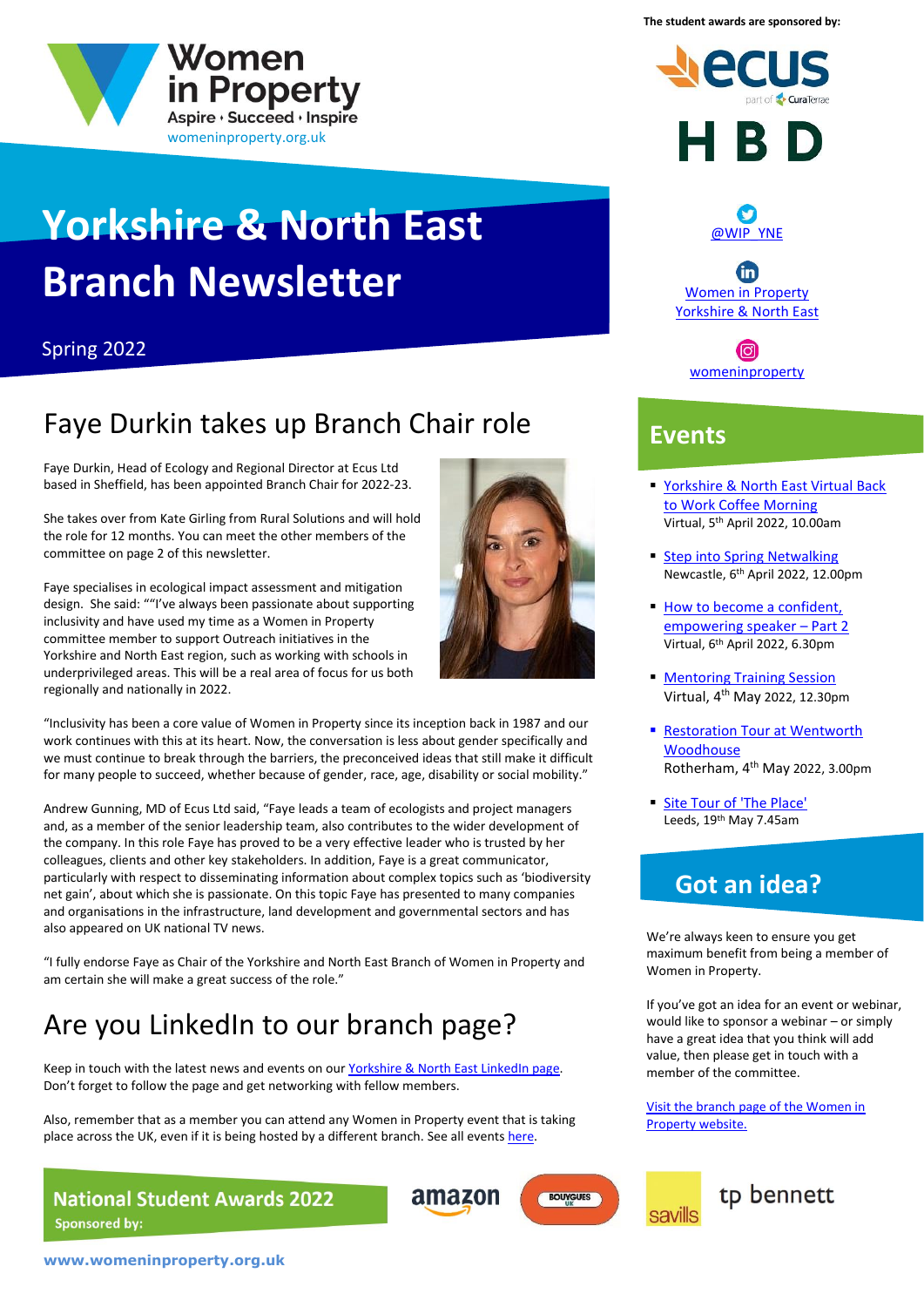# Meet the 2022/23 committee

Many thanks to our regional committee who meet every month to ensure the smooth running of the branch. From budgets and membership to events and mentoring there's lots to discuss.

We thought you'd like to find out more about them so here's a snapshot:



**Name:** Faye Durkin **Position:** Chair **Day Job:** Regional Manager, Ecus **What I wanted to be when I was younger:** I wanted to be like Michaela Strachan or

David Attenborough and help to save the planet by teaching people about wildlife.



**Name:** Tomasin Reilly **Position:** Treasurer **Day Job:** Senior Associate, Clyde & Co **What I wanted to be when I was younger:** I wanted to be a dancer.



**Name:** Helen Randerson **Position:** Vice Chair **Day Job:** Land Director, Gleeson Homes **What I wanted to be when I was younger:** I wanted to work in a bank so I could give away all the money!!



**Name:** Hannah Richardson **Position:** Student Tsarina **Day Job:** Associate Director, Spawforths **What I wanted to be when I** 

**was younger:** I wanted to be a teacher as l loved school or a mounted police officer as l wanted to work with horses..



**Name:** Helen Revitt **Position:** Membership **Day Job:** Regional Director, AHR **What I wanted to be when I was younger:** I wanted to do something Arty and a college tutor suggested an architecture degree.



**Name:** Sarah Wills **Position:** Sheffield Events **Day Job:** Associate Director ninteen47 Ltd **What I wanted to be when I was younger:** A graphic designer or work in planning/regeneration.



**Name:** Jennifer Winyard **Position:** Mentoring/Events **Day Job:** Strategic Land & Planning Manager, Barratt Developments PLC **What I wanted to be when I was younger:** An architect



**Name:** Monica Green **Position:** PR/Social Media **Day Job:** Director, The Partners Group **What I wanted to be when I was younger:** An English teacher or a journalist but then I heard about PR as a career.



**Name:** Jenny Kitchen **Position**: Sponsorship **Day Job:** Head of Business Development, Perspectives Ltd **What I wanted to be when I was younger:** I wanted to be an actor but I was told to get a "proper" job.



**Name:** Kelly Brown **Position**: Secretary **Day Job:** Junior Associate, CMS Cameron McKenna Nabarro Olswang **What I wanted to be when I was younger:** I wanted to be a Blue Peter presenter.



**Name:** Katie McManus **Position:** NW Link/Outreach **Day Job:** Development Surveyor, HBD **What I wanted to be when I was younger:** A police officer like my parents, or one of the Red Arrows.



**Name:** Kate Girling **Position:** Events **Day Job:** Associate Director, Rural Solutions **What I wanted to be when I was younger**: I don't remember having any particular ambitions as a child. I was a bit of a daydreamer!



**Name:** Corinne Hall **Position:** Events **Day Job:** Associate Director, Whittam Cox Architects **What I wanted to be when I was younger:** I wanted to be a jockey, but soon found out that this career was unlikely to be open to me with a family all over 6ft!

amazon



**Name:** Zoe Murphy **Position:** Events Coordinator **Day Job:** Real Estate Associate, Mills & Reeve

**BOUYGUES** 



**Name:** Rachael Martin **Position:** Events **Day Job:** Associate, ID Planning **What I wanted to be when I was younger**: I lurched from teacher, to physiotherapist to wanting to join the army and ended up in Planning as I liked Geography best and Town Planning seemed like a good fit.

tp bennett

#### **National Student Awards 2022 Sponsored by:**